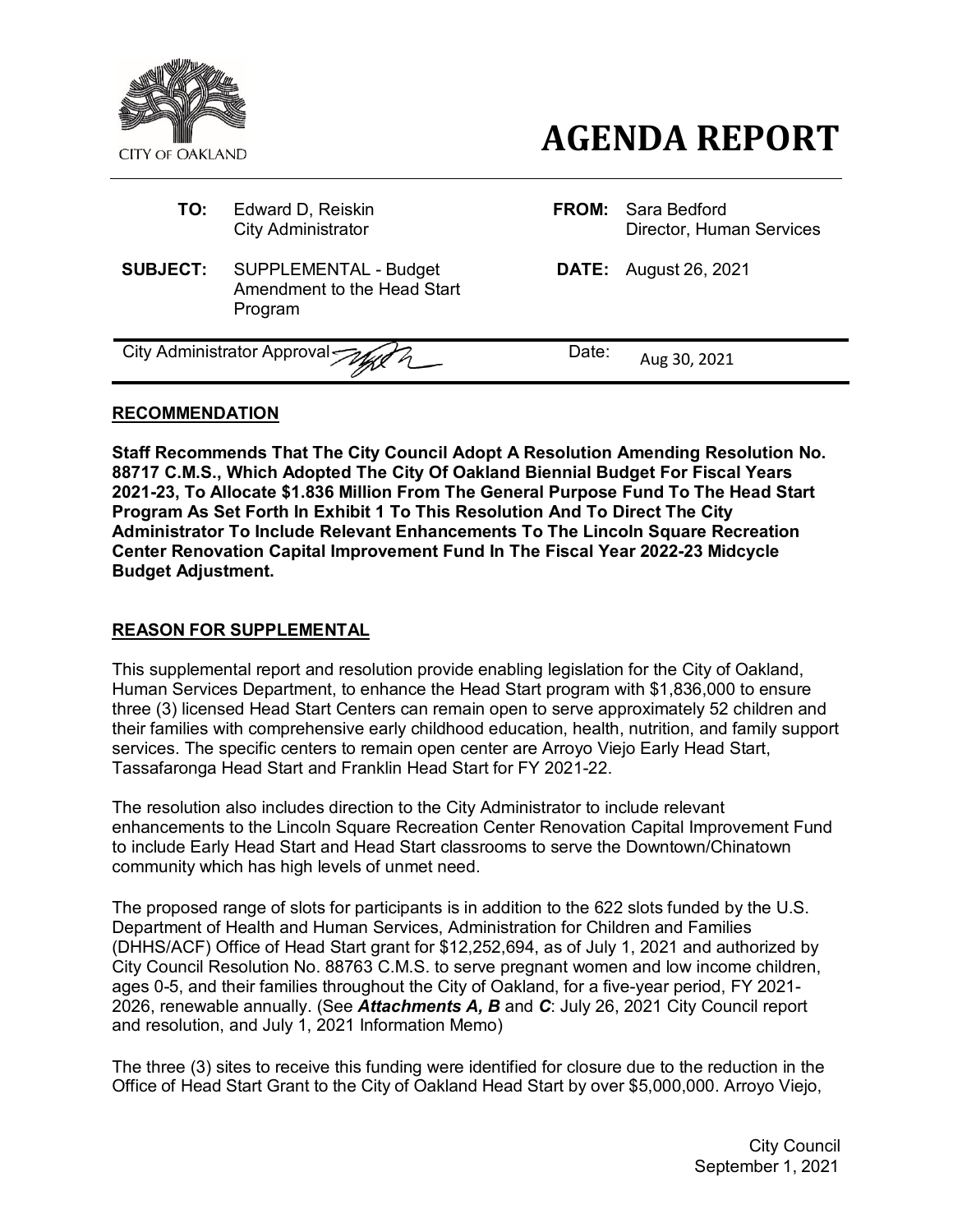Tassafaronga and Franklin Head Start Centers have been serving children and families for over 20 years. The funding outlined in this report will ensure that the Oakland Head Start Program can continue to provide full-day center-based program options at these sites along with the nine (9) federally funded, licensed centers and 2 home based program locations. The additional funding of \$1,836,000 will keep 12 existing locations as licensed centers, as well as provide a location for the home-based program to serve families across Oakland.

## **BACKGROUND / LEGISLATIVE HISTORY**

The City of Oakland has been a grantee of the Head Start Program since January 1971. In 2007, Congress enacted legislation that required greater competition within communities for Head Start funding. This legislation ensures that Federal Head Start funding is directed to the organizations most capable of delivering high-quality early education that puts children on a pathway to improved outcomes, school success, and opportunity.

In Fall of 2020, Office of Head Start issued a Request for Proposals under a competitive process to serve the City of Oakland for a total of \$17.8 million with a notice that indicated up to three (3) agencies could be funded. Grant applicants were strongly encouraged to bring new and innovative evidence-based or evidence- informed ideas to maximize the extent to which Early Head Start and Head Start, in collaboration with other partners and early childhood education providers, can prepare children and their families for school. The City applied for the full amount available that would have included keeping all Centers operational. On June 30, 2021, the City of Oakland received a notice of award for a grant of \$12,252,694 to serve 622 children and pregnant women in specific program options. The Unity Council, formerly a delegate agency of the City of Oakland, received the balance of the award to serve 368 children and families.

### *Program Services in FY 2021-22*

In FY 2021-22, the Oakland Head Start/Early Head Start program proposes to operate the following program options:

a) **Full-day, Center-Based** Head Start and Early Head Start services, operated by the City of Oakland - the Grantee and Partner Agencies.

b) **Home-Based** Head Start and Early Head Start services operated by the Grantee and Partner Agency providing education, developmental and family services at homes.

c) **Pregnant Women's Program** that offers health and nutrition, in addition to pre/postnatal and early parenting classes, newborn home visits and transition of infant to the Early Head Start Program by the Grantee and Partner Agency.

d) **Family Child Care Partnership (FCC) Program** in partnership with BANANAS, Inc. Resource and Referral Agency, Oakland Head Start will work with licensed family childcare providers throughout the City. This strategy supports small, often BIPOC, woman owned agencies and can provide Head Start services in areas of the City that do not have center based options.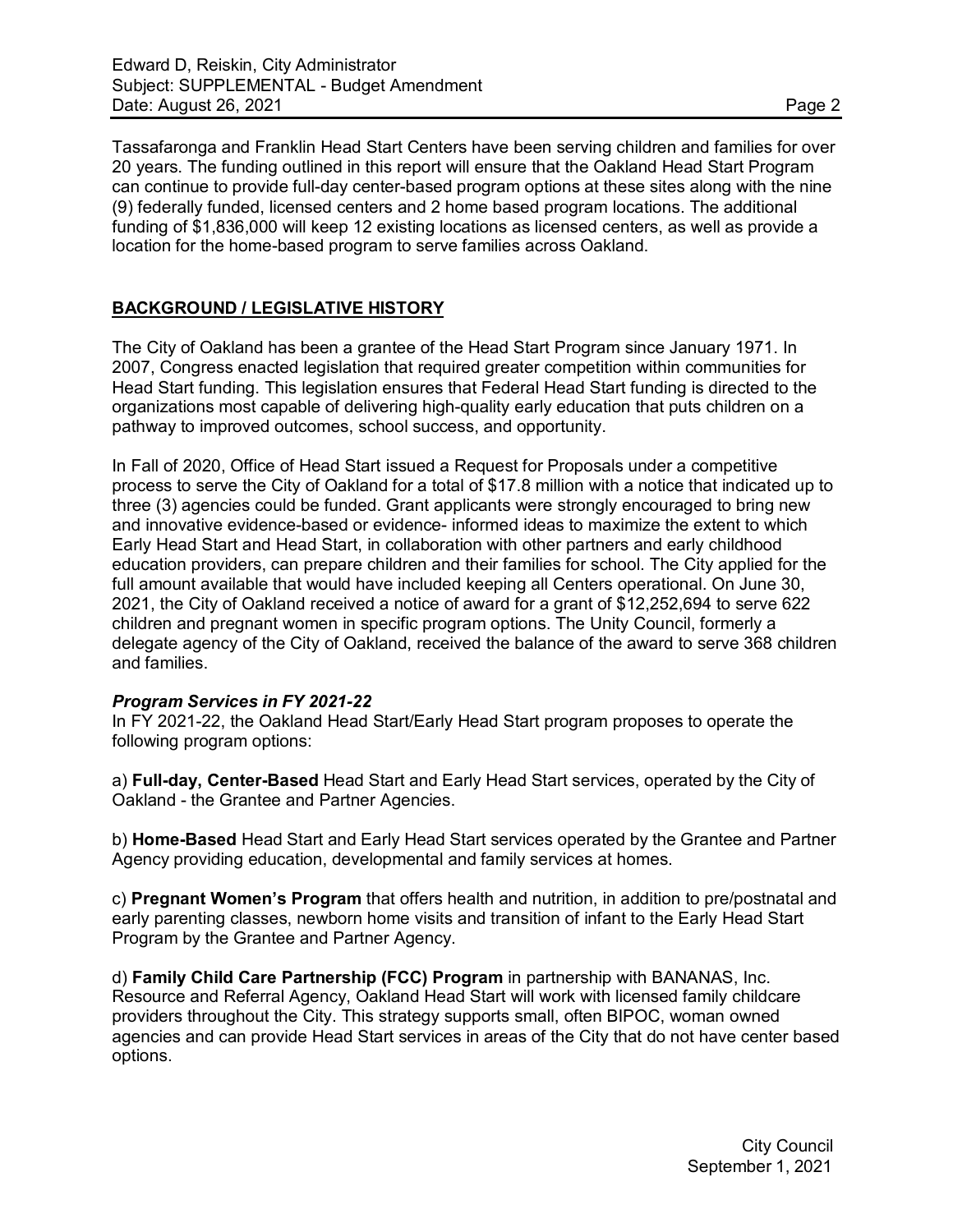e) **Mobile Classroom Program** that offers early learning education, child development, and family services in a mobile vehicle classroom setting at family shelters and other locations where unhoused families can be served.

Children enrolled in the center-based program option will continue to receive full-day services from 8:30 to 4:30pm, five days per week. All children enrolled in a center-based program option will receive two educational home visits per year conducted by the teaching staff and two parent-teacher conferences per year. Each center will have a designated Center Manager that manages center operations, provide additional support to staff, monitor for safety and supervision, as well as for curriculum fidelity.

#### *Building on Community Resilience to Address Needs*

Housing insecurity and homelessness requires unique and expanded service models to address the rising challenges for families in the community. Similarly, COVID-19 has disproportionately affected Head Start families who are more likely to be or have a family member who is an essential worker, live in crowded conditions, and/or to have been impacted economically by reduced hours or job loss. The funding will expand on family support in the areas of job skills and income growth through the support of career ladders, as well as continuing its work on supporting the basic needs of families and children, including food security and health services, including mental health supports.

The Oakland Head Start program will also continue its support of families and teachers in ensuring trauma-informed and healing-centered practices are infused and supported, both in the program's curriculum and in its ongoing wellness training and workshop opportunities for teaching staff, as well as families.

### **ANALYSIS AND POLICY ALTERNATIVES**

The City's Head Start program provides comprehensive early education services to low-income children and families, to help ensure children starting school are ready to succeed. Positive learning environments help guide social and emotional development. Oakland Head Start also supports families with their child's physical health and development, approaches toward learning, communication, language, literacy, and cognition. Head Start and Early Head Start teachers are required to have Bachelor and Associate degrees with specific training in early child development and infant/toddler coursework.

The Oakland Head Start/Early Head Start program is evidence-based, data driven, and designed to provide high-quality comprehensive, coordinated services that include child development & education, health, nutrition, disabilities, and family services support.

Family goals, both related to economic well-being and education, are critical components of the partnership agreement with all families. The needs of families served by the City of Oakland Head Start program are varied, based on the specific communities in which they live.

Access to quality and affordable early care and education opportunities are important for healthy development and kindergarten readiness for children but also for a healthy economy. According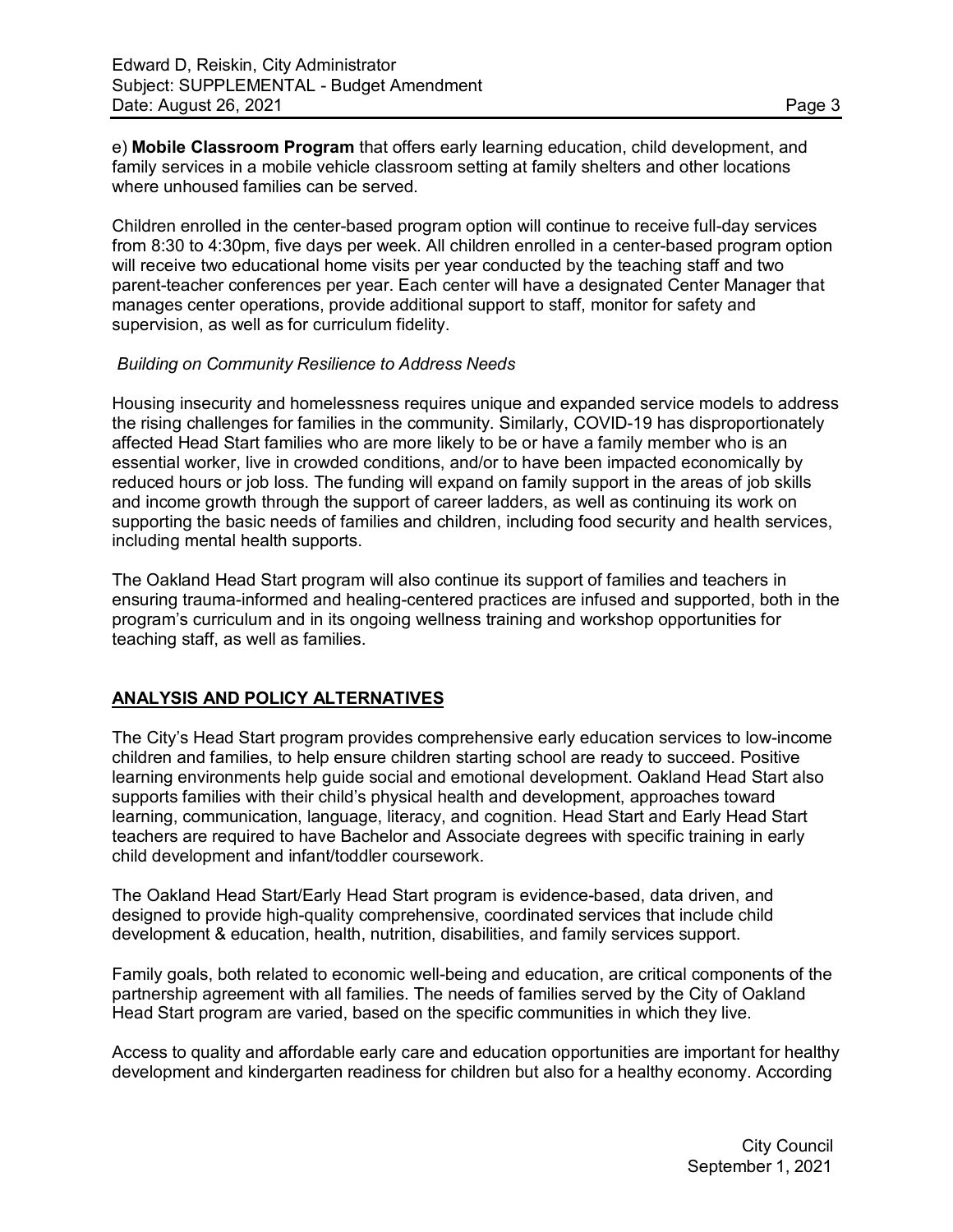to the Alameda County Early Care and Education program, more than 115,000 Alameda County children lack access to formal child care and early education. Only 31 percent of Alameda County children with working parents have a licensed child care and early education space available to them. Full-time child care or preschool in Alameda County costs an estimated average of \$23,000 per year. In Oakland, only 23 percent of families eligible for subsidized child care are receiving a subsidy. The COVID-19 crisis has taken a toll on child care in Oakland and Alameda County.

**Table 1** shows the child care capacity as of October 2020. Both family child care sites and centers are at half the capacity as pre-COVID. The impact of the COVID-19 crisis on child care is predicted to be long lasting and could impact the cost of child care if centers and providers are in higher demand.

| Location          | No.<br><b>Family</b><br><b>Child</b><br>Care<br><b>Sites</b> | No.<br><b>Child</b><br>Care<br><b>Centers</b> | No.<br><b>Currently</b><br><b>Closed</b><br><b>Family</b><br><b>Child Care</b><br><b>Sites</b> | No.<br><b>Currently</b><br><b>Closed</b><br><b>Child</b><br>Care<br><b>Centers</b> | Pre-<br><b>COVID</b><br>Capacity<br>for<br><b>Children</b><br>$0 - 5$ | <b>Current</b><br>Capacity<br>of<br><b>Children</b><br>$0 - 5$ | <b>Percent of</b><br><b>Current</b><br>Capacity<br><b>Compared</b><br>to Pre-<br><b>COVID</b><br>Capacity |
|-------------------|--------------------------------------------------------------|-----------------------------------------------|------------------------------------------------------------------------------------------------|------------------------------------------------------------------------------------|-----------------------------------------------------------------------|----------------------------------------------------------------|-----------------------------------------------------------------------------------------------------------|
| Oakland           | 314                                                          | 159                                           | 161                                                                                            | 110                                                                                | 9,664                                                                 | 5,732                                                          | 59 percent                                                                                                |
| Alameda<br>County | 1,429                                                        | 694                                           | 774                                                                                            | 448                                                                                | 40,588                                                                | 22,569                                                         | 56 percent                                                                                                |

|  | Table 1: Child Care Capacity in Oakland and Alameda County |
|--|------------------------------------------------------------|
|--|------------------------------------------------------------|

Research has shown that inequality starts at birth, and the negative impacts can last a lifetime, unless children have access to quality early childhood programs that can change the trajectory of their life. With this as a foundation, Oakland HS believes that every young child must have the opportunity to learn, explore and develop to their full potential, irrespective of where they live and their background. To accomplish this, Oakland HS works closely with parents and families to empower and promote them as the first and primary teacher of their children.

All services are inclusive of all children and pregnant women, including children with disabilities, respectful of differences in gender, culture, language, ethnicity, immigration status/citizenship and family composition, and are welcoming to parents. The core beliefs of the program are integrated as follows:

- Oakland HS teaching staff recognize that children grow and develop in the context of relationships.
- Learning environments include developmentally appropriate learning centers full of interesting, open-ended materials that provide opportunities for children to explore, create and problem-solve.
- Children have a right to equitable education practices and staff are supported in understanding implicit biases that may impact practice.
- Family engagement is recognized as critical to assist children in sustaining school readiness gains and is embedded throughout services to promote healthy development of children.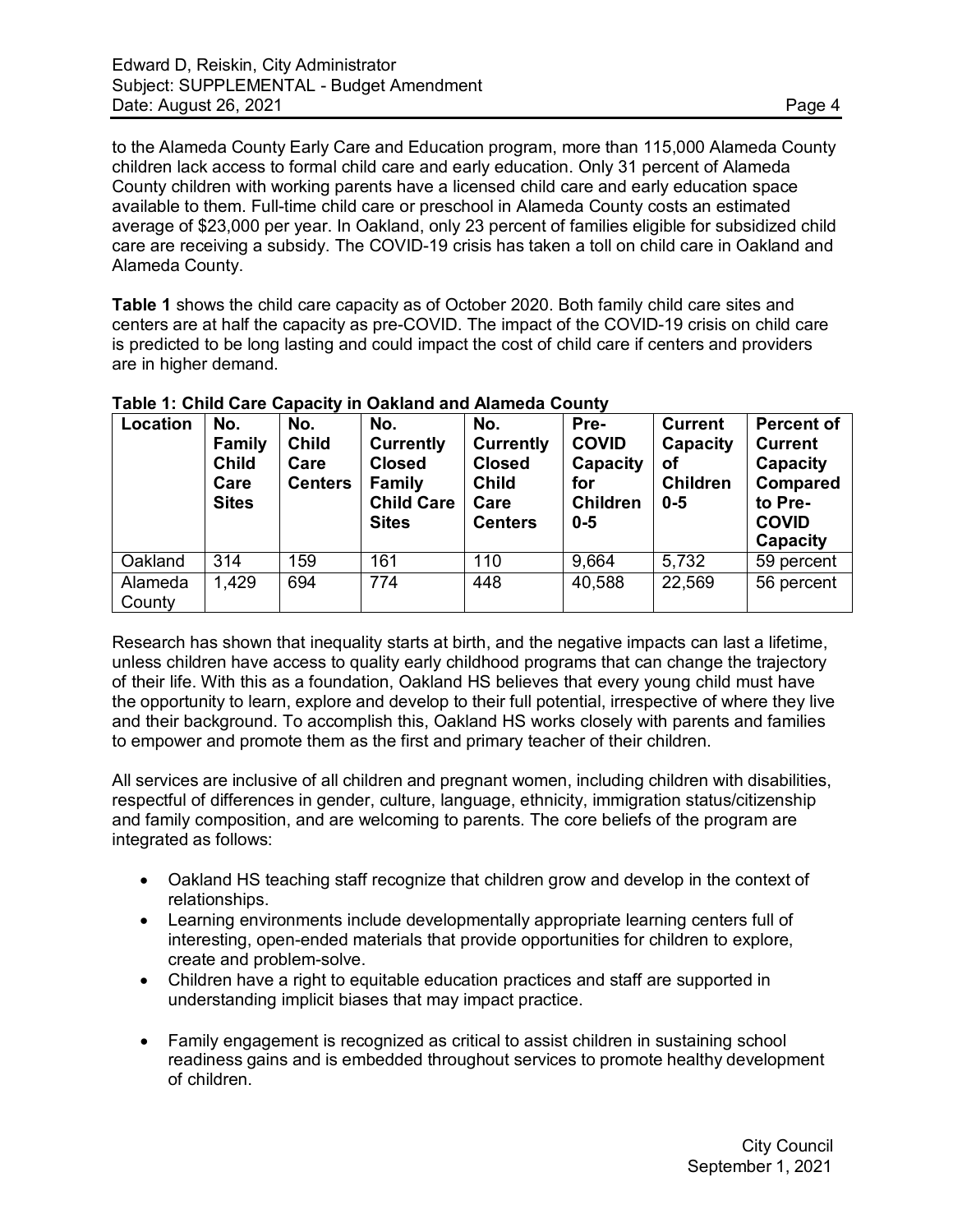At the present time, there are no policy alternatives that will bring about a similar return on investment, while also successfully providing comprehensive, coordinated services that support school readiness and family self-sufficiency and that are designed to assist Oakland's most vulnerable families with children, ages birth through five years old.

The following table (**Table 2**) presents the overall program enrollment that is proposed for the City of Oakland directly operated sites, to provide comprehensive, coordinated, evidence-based center-based, home-based, and family child care Early Head Start/Head Start services in FY 2021-22.

| <b>Directly Operated Sites</b> | <b>Head Start</b> | <b>Early Head Start</b> |  |  |
|--------------------------------|-------------------|-------------------------|--|--|
| 85 <sup>th</sup> Avenue        | 16                | 18                      |  |  |
| <b>Brookfield (City)</b>       | 32                | 0                       |  |  |
| Lion Creek Crossing (HS)       | 16                | 8                       |  |  |
| New Home Based Site/s          | $\Omega$          | 69                      |  |  |
| Manzanita                      | 16                | 0                       |  |  |
| San Antonio CDC                | 24                | 0                       |  |  |
| Sungate                        | 24                | 0                       |  |  |
| Mobile Classroom (Homeless     | 16                | 8                       |  |  |
| Program)                       |                   |                         |  |  |
| <b>Broadway</b>                | $\Omega$          | 24                      |  |  |
| <b>West Grand</b>              | $\Omega$          | 24                      |  |  |
| San Antonio Park               | 0                 | 18                      |  |  |
| Arroyo Viejo (Restored Site)   | $\mathbf{0}$      | 12                      |  |  |
| Tassafaronga (Restored Site)   | 24                | 0                       |  |  |
| Franklin (Restored Site)       | 16                | $\Omega$                |  |  |
| Total                          | 184               | 181                     |  |  |

**Table 2: Proposed Program Enrollment for City of Oakland Operated Sites**

The City of Oakland will directly serve 365 children, pregnant women and families with the restoration of these three sites and will fund an additional 14.0 FTE to provide comprehensive services to children and families enrolled at the three sites.

The enhancements to the Lincoln Square Recreation Center Renovation Capital Improvement Fund to include Early Head Start and Head Start Classrooms to serve the Downtown/Chinatown community impacted by the Frank G. Mar Head Start site closure would provide Head Start services to approximately 24 to 34 children (0 to 5 years old) and their families in an area that has always had a high demand and need for Head Start programming. The Frank G. Mar Head Start site is no longer a viable option as the center has undergone renovation by the owners and the program no longer has access to an outdoor area that is required for the center to be a licensed facility. The Lincoln Recreation Center has included the addition of an early head start and head start classrooms in the project design and requires funding to renovate the center to meet the requirements for a licensed center. Once complete, the Downtown/Chinatown families will have a high quality and welcoming center for children and families.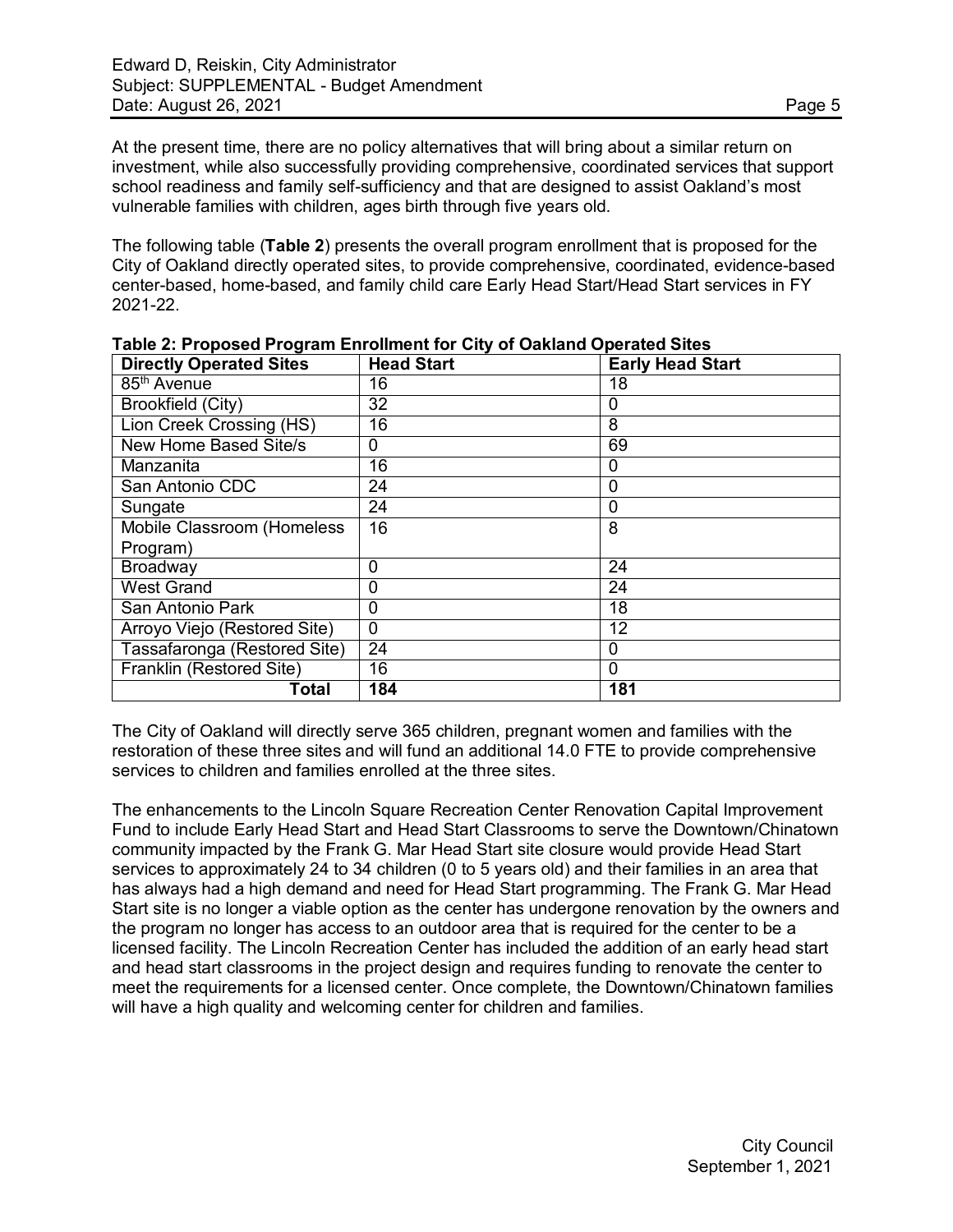## **FISCAL IMPACT**

The funding of \$1,836,000 will provide 52 children and families with comprehensive early childhood services at three sites with 14 FTE staff. The additional \$1,000,000 will be allocated towards future enhancements to the Lincoln Square Recreation Center Renovation Capital Improvement Fund to include Early Head Start and Head Start Classrooms.

Funds will be budgeted to provide all required comprehensive services in a high-quality, costeffective manner.

The funding request represents a total average cost per child of \$35,308. The budget will go towards personnel required to manage the sites, as well as contractual and operating costs. The cost per child represents full-day services for a minimum of 180 days in classrooms and comprehensive support services including healthcare, mental health and parent engagement. Full-day, full-year services for all children allows Oakland to address the unmet demand for quality, center-based early care and education services for working families or those pursuing educational and career training goals. **Table 3** below details the proposed budget allocations for this programing.

| <b>Cost Category</b> | <b>Budget</b> |
|----------------------|---------------|
| Personnel & Fringe   | \$1,397,000   |
| Contracts            | 110,000<br>\$ |
| O&M                  | 304,000<br>\$ |
| <b>ISF</b>           | 25,000<br>S   |
| <b>TOTAL</b>         | \$1,836,000   |

|  |  | <b>Table 3: Proposed Budget Allocations</b> |
|--|--|---------------------------------------------|
|--|--|---------------------------------------------|

### **Cost Summary/Implications**

The funding for this \$1.836 million restoration has been achieved through one-time General Purpose Fund (1010) reallocations. The FY 2021-23 Biennial Budget, in Resolution 88717 C.M.S., has been amended as set forth in Exhibit 1 to reallocate existing funding to the Head Start Program. This funding was realized through salary savings from vacancies and longer hiring timelines and through additional savings using state funds for homelessness programs. See Exhibit 1 attached to this report for a detailed list of the savings used for this budget reallocation.

A. Cost of Head Start Program for FY 2021-2022: \$19,922,145.

### **Table 4: Head Start Budget with Updated Award Amounts and Budget Restoration**

| FY 21-22 Head Start Budget<br><b>Changes</b> | <b>Adopted Budget</b> | <b>Updated Budget</b> | <b>Variance</b> |
|----------------------------------------------|-----------------------|-----------------------|-----------------|
| <b>Revenue Sources</b>                       | <b>Amount</b>         | <b>Amount</b>         | Amount          |
| <b>Federal Grant</b>                         | \$17,179,680          | \$12,252,694          | \$4,926,986     |
| <b>GPF Contribution (including ISF)</b>      | \$3,237,575           | \$3,237,575           | \$0             |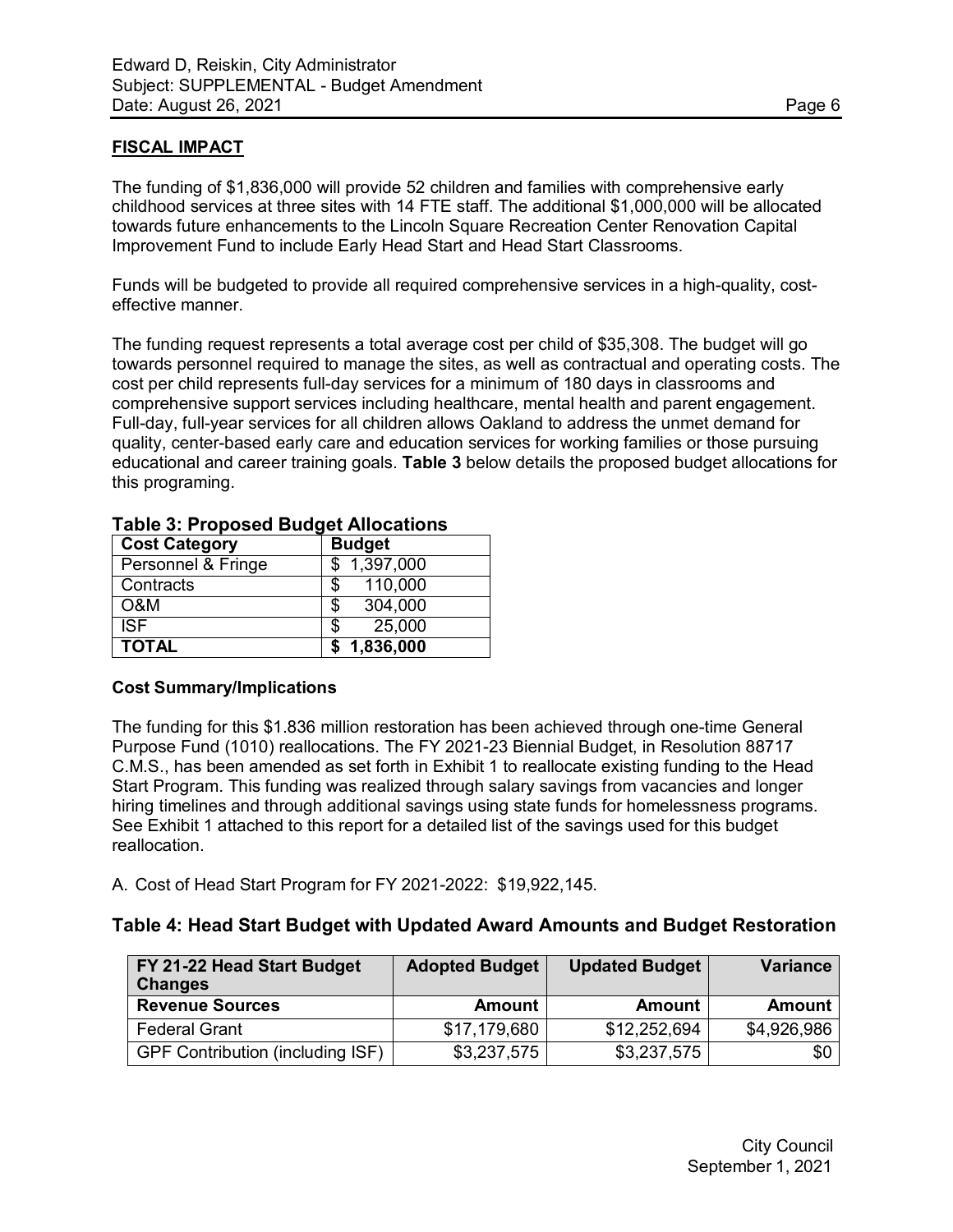| FY 21-22 Head Start Budget<br><b>Changes</b>        | <b>Adopted Budget</b> | <b>Updated Budget</b> | <b>Variance</b> |
|-----------------------------------------------------|-----------------------|-----------------------|-----------------|
| Full CSO Waiver (estimated<br>amount)               | \$2,595,876           | \$2,595,876           | \$0             |
| <b>Total Revenue Amount</b>                         | \$23,013,131          | \$18,086,145          | \$4,926,986     |
| <b>Budget Restoration with GPF</b><br>reallocations |                       | \$1,836,000           |                 |
| <b>Total Budgeted Expenditures*</b>                 | \$22,653,029          | \$19,922,145          | \$2,730,884     |

\*The difference between revenue and expenditures in the Adopted Budget is due in part to the COLA increase added during the Errata, which was balanced across the overall fund but not at the programmatic level.

With this action, the program's total adjusted budget will become an estimated \$19,922,145. The federal grant of \$12, 252,694 will cover 105.5 FTEs and the City will cover an additional 14 FTEs, which will increase total FTEs to 119.5 FTEs for FY 2021-22.

The reduction of \$4,926,986 in grant revenue identified in the staff report in July 20, 2021, has been addressed in part through this budget restoration. The remaining operating shortfall of \$2,730,884 for FY 2021-22 will be reduced through a combination of changes in program options and some corresponding staffing impacts.

Fiscal impact: This \$1,836,000 million budget restoration is a one-time use of General Purpose Fund that is in addition to the federal grant of \$12,252,694 million that the City received through Resolution 88763 C.M.S. This additional funding will increase the City's contribution to the Head Start program from \$5,833,451 to \$7,669,451 for FY 2021-22. This restoration of services is happening in tandem with the City continuing to meet federal requirements for the Head Start grant, including undertaking a restructuring of staffing and program delivery. The long-term operations of the City's Head Start program and its fiscal impact will depend on the upcoming federal grant cycle and the City's ongoing budgetary process.

### **PUBLIC OUTREACH / INTEREST**

Given timing of the report, the item did not have additional public outreach other than the required posting on the City's website. However, the Head Start program has a Parent Policy Council and Advisory Board that play governing roles over the program and they will be notified of this agenda item and will convene with appropriate notice at a later date to review the augmentation.

### **COORDINATION**

The City Attorney's Office and the Budget Bureau were consulted in preparation of this report and resolution.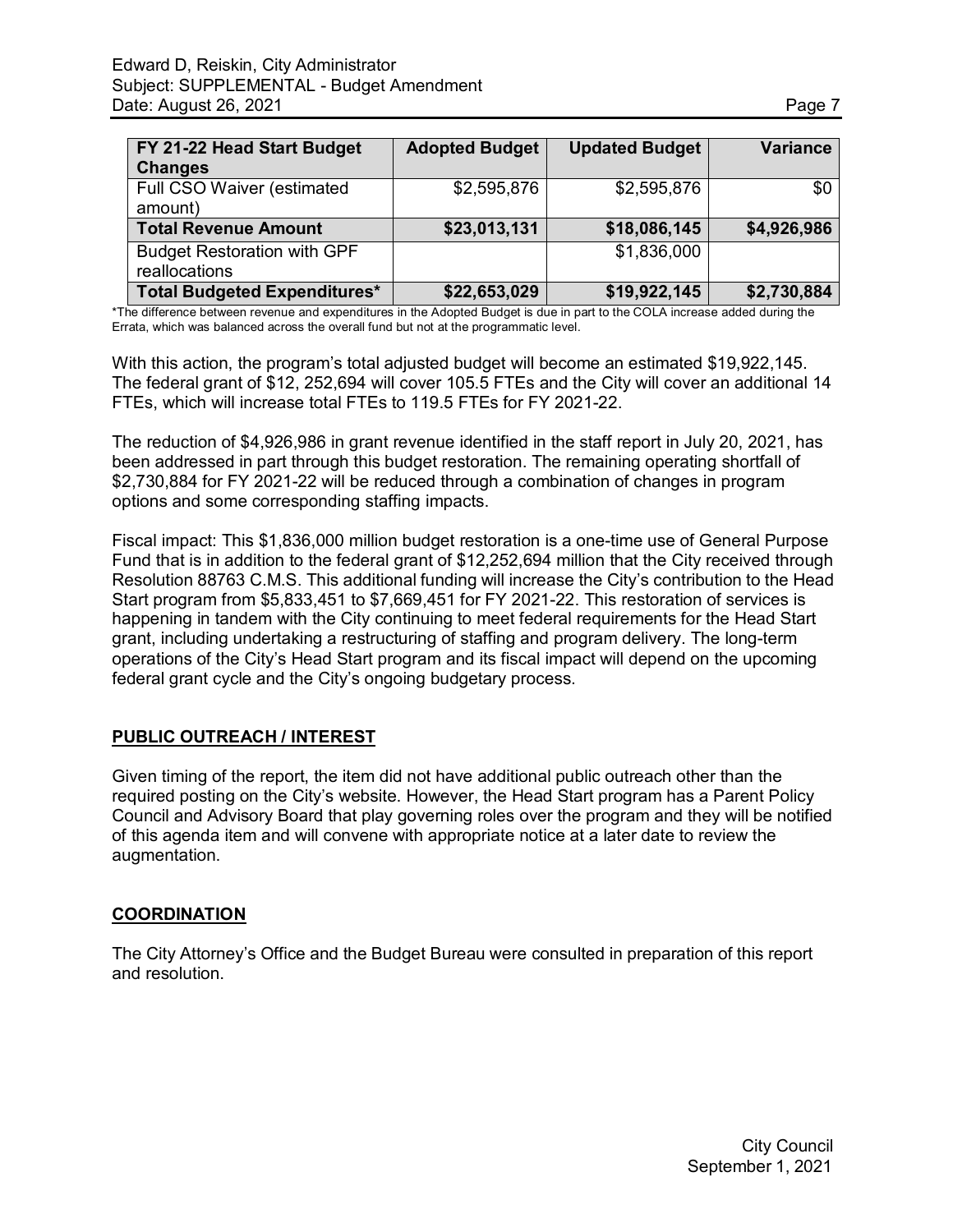#### **SUSTAINABLE OPPORTUNITIES**

*Economic*: The funding creates 14 jobs, including people directly employed in centers, plus an unknown number of jobs through its economic multiplier effect. Most of these jobs are held by Oakland residents. In addition, Head Start and Early Head Start buys most of its goods and services from Oakland firms or individuals to support its programs.

*Environmental:* There are currently no direct environmental benefits or impacts from the Head Start and Early Head Start program to the City of Oakland.

*Race & Equity:* The Oakland Head Start and Early Head Start program will deliver comprehensive and high-quality services to an additional 52 children and families through FY 2021-2026. Approximately 37 percent of families served at these three sites were Black, 24 percent Asian and 26 percent Hispanic children. Staff at these three sites closely reflect the demographic make-up of the families served. In FY20-21 about 45 percent of staff were black, 27 percent Asian and 27 percent Hispanic.

Improving educational and family outcomes and eliminating racial disparities for this community is an explicit goal of the program. The range of services is responsive and appropriate to each child and family's developmental, ethnic, cultural, and linguistic heritage and experience. Designed to foster healthy cognitive, physical and social-emotional development, individualized services in the areas of education and early childhood development, medical, dental, and mental health services, as well as nutrition, parent involvement/engagement, and family literacy, will be provided for each child and their family.

Recent scientific research has verified what early childhood educators have known for years, which is that how children are nurtured and educated in their youngest years has a significant impact on development, growth, ongoing academic performance and later academic and life success.